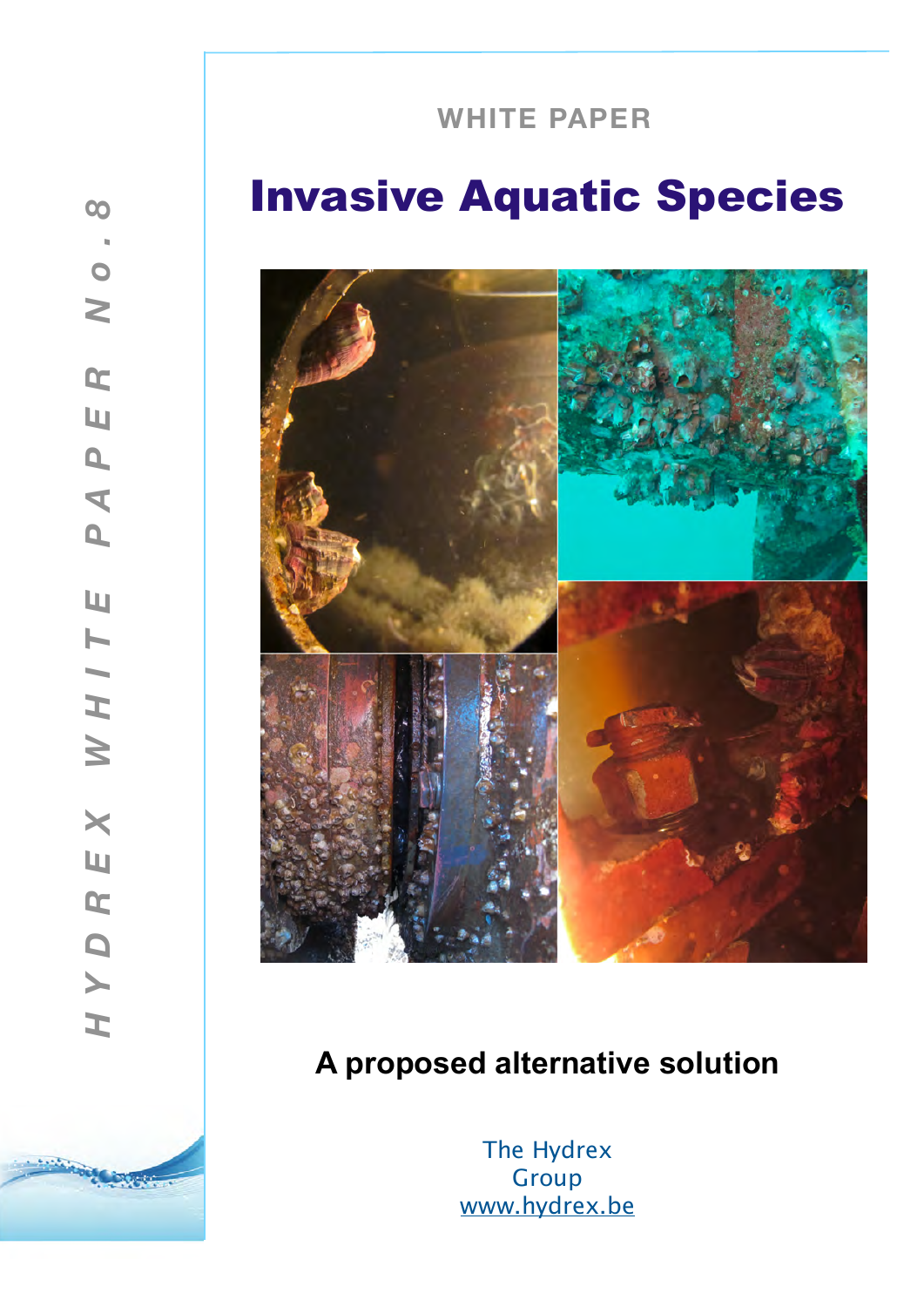### **I. Introduction**

One hears and reads a great deal these days about aquatic invasive species (AIS), also referred to as non-indigenous marine species (NIMS), non-indigenous species (NIS), aquatic nuisance species, alien species and a number of other names. We shall refer to them here as NIS, perhaps the most prevalent term in non-scientific circles.

NIS are an economical as well as an environmental problem.

For some time the concentration on the shipping industry's role in the spread of NIS centered on ballast water. More recently the focus has extended to include ship hull fouling as a vector of NIS translocation just as important as ballast water if not more so.  $1^2$  $1^2$ 

The NIS threat is increasing due to more shipping traffic and also perhaps because the antifouling systems in use since the ban of TBT have been generally much less effective in eliminating hull fouling.

It is more efficient and far less expensive to prevent the translocation of NIS in the first place than to try to clean up the damage they cause and eliminate the now-established species and prevent their further spread. [3](#page-1-2) [4](#page-1-3)

Legislation and regulation to prevent the spread of NIS via ship hull fouling is increasing in severity with some quite rigorous measures looming.

Efforts to deal with the problem to date have not been effective. It is generally agreed that in-water cleaning must be part of any handling, yet the antifouling and foul release coatings in general use impose severe restrictions on in-water cleaning. [5](#page-1-4) Frequent drydocking is not economically or logistically feasible. [6](#page-1-5)

The time is right for a thoroughly workable solution which is acceptable to governments, port authorities, environmental groups and the shipping industry. The ideal solution would also bring with it fuel savings, reduction of GHG and other emissions and elimination of the contamination of ports and oceans caused by heavy metals and other toxicants contained in traditional biocidal antifouling paints.

So far the efforts of states and ports have been in the direction of preventing ships arriving in their waters with fouled hulls and NIS. For example, the ANZECC code (currently under review) forbids in-water cleaning of vessels in Australian waters for fear that incoming vessels will bring NIS into Australia which will then establish themselves there. But forbidding in-water cleaning means that vessels leaving Australian ports, especially

**Legislation and regulation to prevent the spread of NIS via ship hull fouling is increasing in severity with some quite rigorous measures looming.**

<span id="page-1-0"></span><sup>1</sup> Jason Savareses, National Sea Grant Law Center, "Preventing and Managing Hull Fouling: International, Federal, and State Laws and Policies," Proceedings of the 14th Biennial Coastal Zone Conference, New Orleans,Louisiana, July 17 to 21, 2005.

<span id="page-1-1"></span><sup>2</sup> Dr. Naomi Parker, MAF Biosecurity New Zealand, "Managing Biofouling at the International Level" (presentation).

<span id="page-1-2"></span><sup>3</sup> Oliver Floerl et al., "A Risk-Based Predictive Tool to Prevent Accidental Introductions of Nonindigenous Marine Species," National Centre for Aquatic Biodiversity and Biosecurity, National Institute of Water and Atmospheric Research, Christchurch, New Zealand, *Environmental Management,* Vol. 35, No. 6, pp. 765 - 778, (2005).

<span id="page-1-3"></span><sup>4</sup> Adrianna A. Muir, "Managing Coastal Aquatic Invasive Species in California: Existing Policies and Policy Gaps," California Senate Natural Resources and Water Committee report, (January 2011), pp: 12-13.

<span id="page-1-4"></span><sup>5</sup> MEPC Annex 26, Resolution MEPC.207(62) "2011 Guidelines for the control and management of ships' biofouling to minimize the transfer of invasive aquatic species," p. 10 (15 July 2011).

<span id="page-1-5"></span><sup>6</sup> BIMCO article, "Doing without drydocks," (August 2010).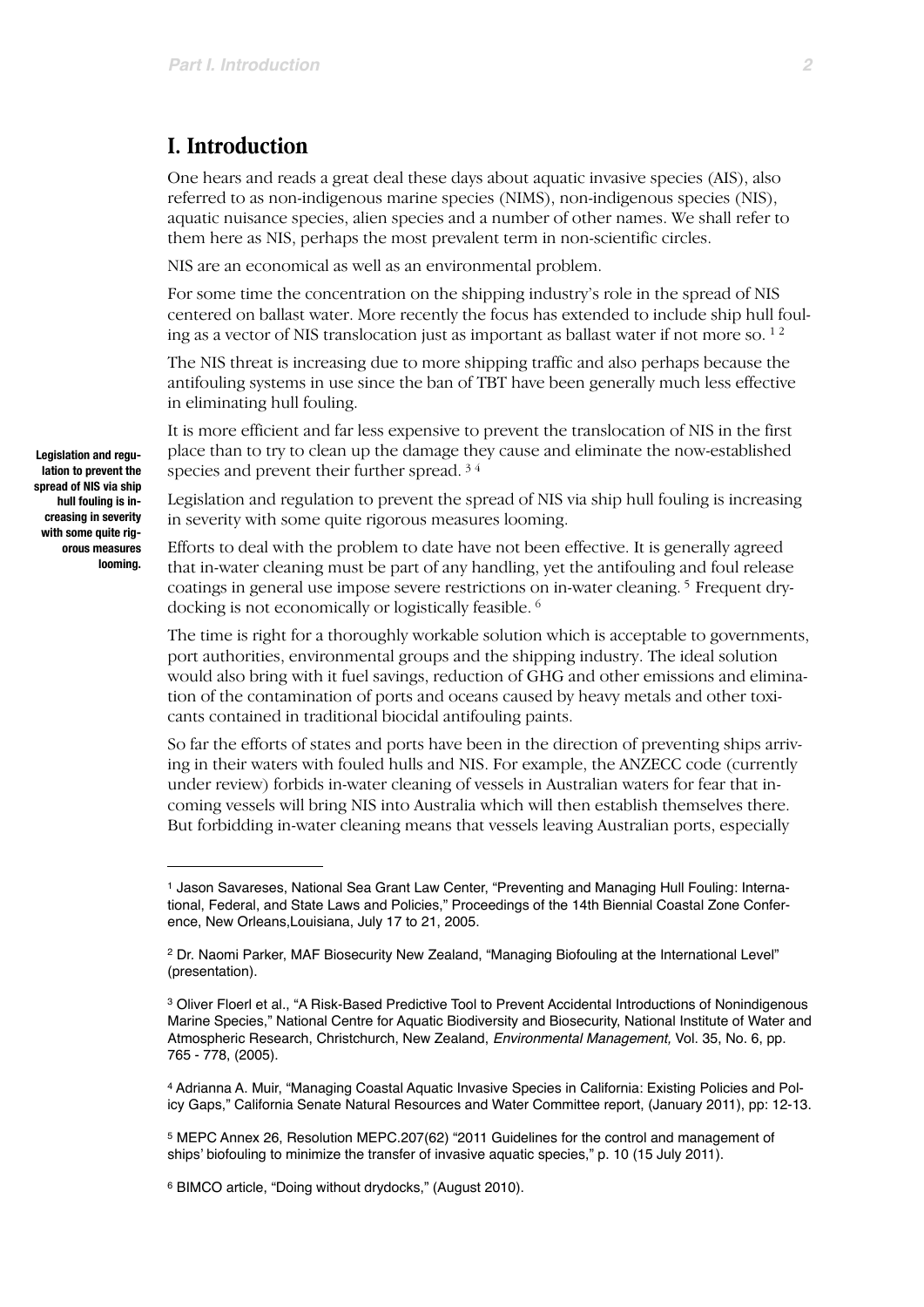those that have been laid up for some time, will sail with a fouled hull and carry invasive species picked up in Australia to other parts of the world. This may appear to help with the local problem but in fact magnifies the international situation. And NIS is by its very nature an international problem.

A novel approach would be for ports and states to at least place equal emphasis on ships sailing from their port of departure with a clean hull. This would require international cooperation but the IMO is there to make sure that such international cooperation on important shipping related matters is obtained. And if such a solution also carried with it great financial benefits to shipowners/operators the world over, then it is quite likely to be accepted and adopted.

The two major barriers to effective handling of the global NIS problem are

- 1) the hull coatings in general use are not suitable for in-water cleaning, but in-water cleaning is an essential part of the solution to NIS;
- 2) in order for the NIS spread to be curtailed, ships must *leave their port of origin with a clean hull* and concentration needs to be on the beginning of the voyage just as much or more than on the state of the hull at the port of destination. Ships do not foul while steaming. They foul when they are stationery.

This White Paper has been inspired by IMO MEPC Annex 26, *2011 Guidelines for the Control and Management of Ships' Biofouling to Minimize the Transfer of Invasive Aquatic Species*, section 12, Future Work [7](#page-2-0) which states:

#### Research needs

12.1 States and other interested parties should encourage and support research into, and development of technologies for:

.1 minimizing and/or managing both macrofouling and microfouling particularly in niche areas (e.g., new or different anti-fouling systems and different designs for niche areas to minimize biofouling);

.2 in-water cleaning that ensures effective management of the anti-fouling system, biofouling and other contaminants, including effective capture of biological material;

.3 comprehensive methods for assessing the risks associated with in-water cleaning;

.4 shipboard monitoring and detection of biofouling;

.5 reducing the macrofouling risk posed by the dry-docking support strips, (e.g., alternative keel block designs that leave less uncoated hull area);

.6 the geographic distribution of biofouling invasive aquatic species; and

.7 the rapid response to invasive aquatic species incursions, including diagnostic tools and eradication methods.

12.2 Potential operational benefits of such technologies should also be highlighted and relevant information provided to the Organization.

**...in order for the NIS spread to be curtailed, ships must leave their port of origin with a clean hull and concentration needs to be on the beginning of the voyage just as much or more than on the state of the hull at the port of destination.**

<span id="page-2-0"></span><sup>7</sup> MEPC Annex 26, Resolution MEPC.207(62) "2011 Guidelines for the control and management of ships' biofouling to minimize the transfer of invasive aquatic species," p. 15 (15 July 2011).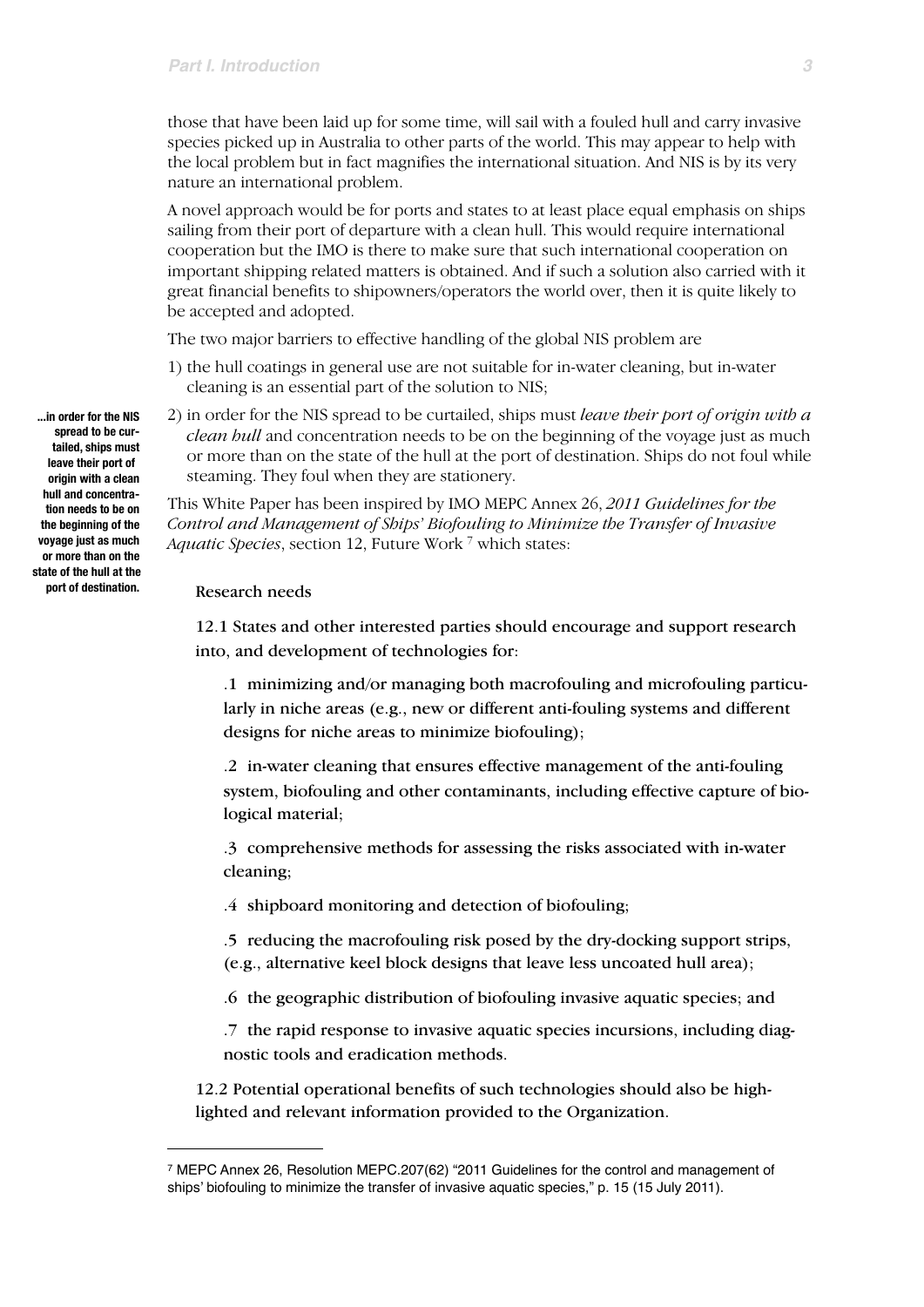Independent information needs

12.3 Summaries are needed of the different types of anti-fouling systems and other biofouling management measures currently available, how they work and their performance under different operating conditions and situations. This information could assist shipowners and operators when making decisions about the most appropriate coatings and coating systems for their ship type and activity.

A great deal of work has been done on the subject of NIS by the IMO Marine Environmental Protection Committee's Correspondence Group on the development of measures to minimize the transfer of invasive aquatic species through biofouling, under the coordination of New Zealand. This White Paper is a response to section 12 quoted above and will outline an existing, workable, environmentally and economically beneficial method of eliminating the threat of further spread of NIS via the ship and boat hull fouling vector using only currently extant, proven technology and methods.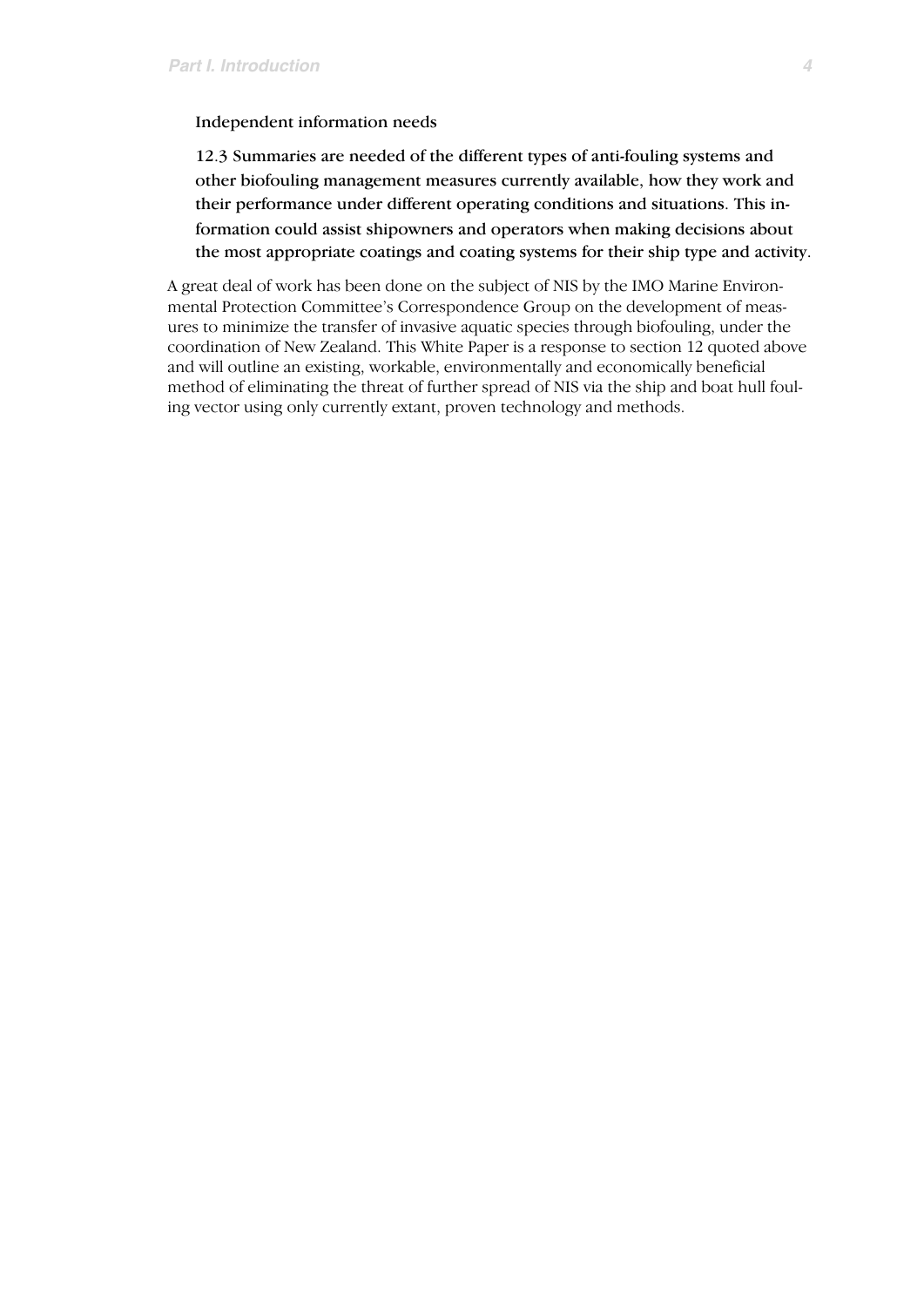#### **II. What exactly is the NIS problem?**

Marine ecosystems are local. The collection of marine animal and plant life native to waterways in Cambridgeshire, England, or the Great Lakes in the USA, may be very different from that found in the Black Sea. Species of marine animals or plants which are native to, for example, the Black Sea, when introduced intentionally or accidentally to waterways of, for example, Cambridgeshire or the Great Lakes where they are not native, can cause serious environmental and economic problems in their new environment. They do this in a number of ways which can include the destruction of local species which are important to the environment they are invading, damage to infrastructure in their new locale and obliteration of local industry. These are non-indigenous invasive aquatic species. [8](#page-4-0)

NIS are not just an environmental problem. They are also an economic problem.

A fairly well known example is the Zebra mussel, native to parts of southeast Russia. When the zebra mussel was accidentally introduced into foreign waters, it rapidly colonized in many parts of the world to which it was not indigenous, including, among a long list of places, the east of England, and the Great Lakes in the USA;. Anglian Water, a water company in the east of England, has estimated that it spends £500,000 a year clearing these non-indigenous mussels out of water treatment plants. [9](#page-4-1) According to the Center for Invasive Species Research at the University of California, the cost of managing the Zebra mussel invasion in the Great Lakes alone exceeds \$500 million annually. [10](#page-4-2) And the Great Lakes are certainly not the only US waterways affected. This is a substantial amount of money that would not have to be spent had the Zebra mussel not been inadvertently introduced into the USA to begin with. It is reckoned that the introduction to the Great Lakes occurred via ships' ballast water. [11](#page-4-3)



*Zebra mussel infestation Ormond Lock.*

**NIS are not just an environmental problem. They are also an economic problem**

<span id="page-4-0"></span><sup>8</sup> Elizabeth Barton and Jessica Heard, "Alien, Non-Native and Invasive Marine Species," The Marine Biological Association of the United Kingdom, *MarLIN* (September 2005).

<span id="page-4-1"></span><sup>9</sup> [British waterways fight invasion by Russian zebra mussels".](http://www.bbc.co.uk/news/science-environment-14398995) BBC News. 2011-08-04.

<span id="page-4-3"></span><span id="page-4-2"></span><sup>10</sup> Mark S. Hoddle, Center for Invasive Species Research, University of California, Riverside, "Quagga and Zebra Mussels," [http://cisr.ucr.edu/quagga\\_zebra\\_mussels.html](http://cisr.ucr.edu/quagga_zebra_mussels.html), accessed 19 December 2011.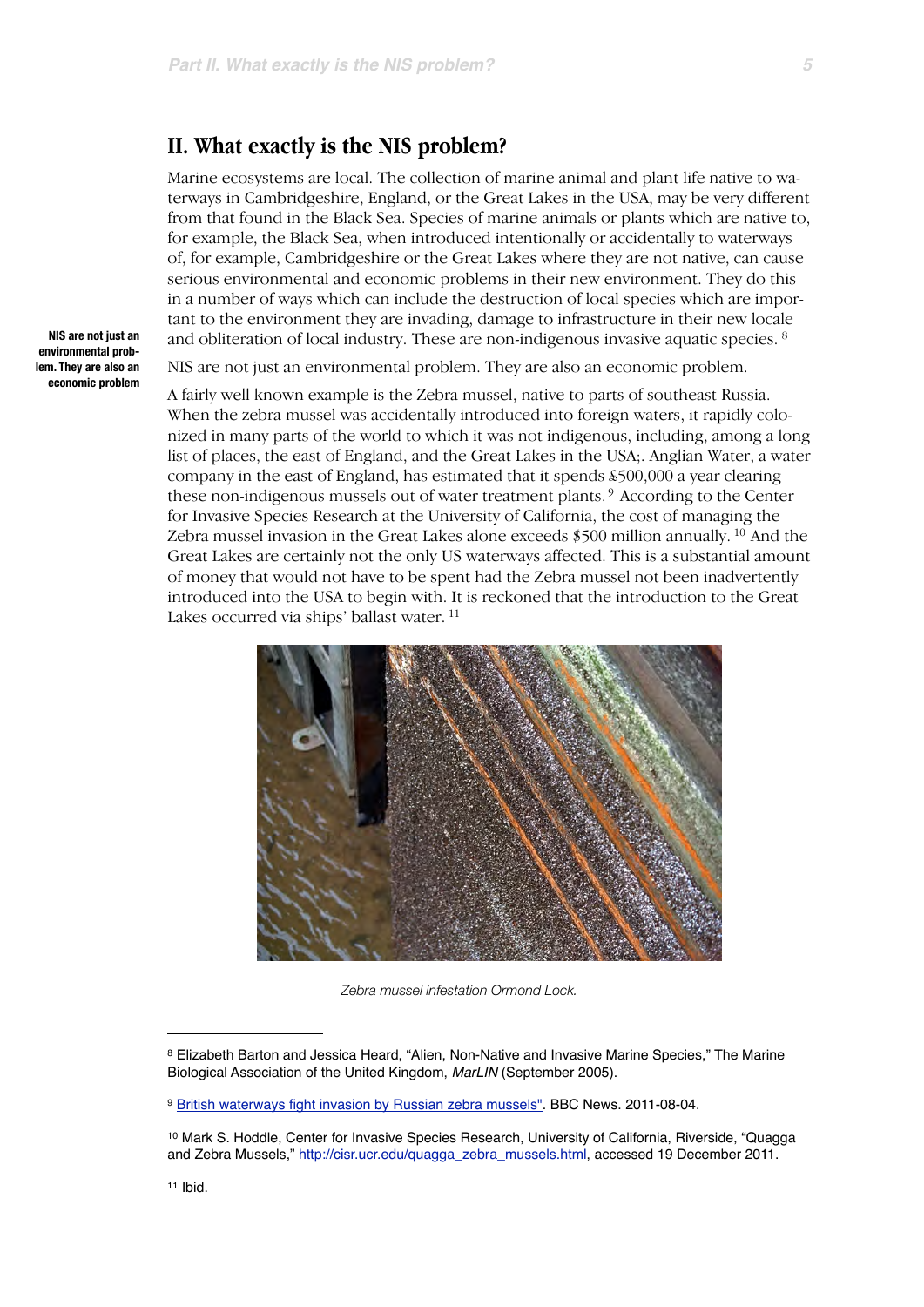The Zebra mussel is also considered to be the source of avian botulism poisoning which has killed tens of thousands of birds in the Great Lakes. [12](#page-5-0)

Once introduced from foreign parts by ship hull fouling or ballast water or some other source, the invasive species continue to be spread within the new zone by pleasure craft and local ship and boat traffic. Already the Zebra mussel has spread to many locations throughout the USA, as far afield as California. [13](#page-5-1)

But it's not just Zebra mussels. The North American comb jelly, a voracious, planktoneating, comb jelly common to the Atlantic Coast of North America was introduced into the Black Sea and Sea of Azov in the early 1980s. The comb jelly population expanded rapidly, causing severe economic and social impacts. The cost to Black Sea fisheries is estimated at \$250 million, and anchovy fisheries in the Sea of Azov are nearly extinct.<sup>14</sup>

The Chinese mitten crab has caused the equivalent of millions of dollars in damage in European waterways. Migrating crabs clog water delivery facilities and disrupt fish salvage operations. The mitten crab is a potential human health hazard as it can be a host for the Oriental lung fluke, a parasite that causes tuberculosis-like symptoms in humans. [15](#page-5-3)

In 2000, New Zealand spent \$3.5 million to remove a species of invasive seaweed, Undaria pinnatifida, from the fouled hull of a single vessel that sank offshore. [16](#page-5-4)

There are many examples of the severe harmful effects of the introduction of aquatic NIS on the health of marine organisms and even humans through the food web, and on local industry and commerce.

#### *Hull fouling as a vector for NIS*

For some time now the subject of NIS has been a hot topic in the context of ships and shipping, boats and small craft. Until a few years ago it was considered that ballast water taken in by ships in one environmental zone and discharged in another was the main vector by which aquatic NIS were being translocated from zone to zone. Many regulations sprung from this, and new industries and arms of government agencies came into being or expanded to cope with this problem. Much research, ballast water treatment equipment, an IMO task force, coast guard activity, meetings, conferences and literature came into existence all on the subject of ballast water as a vector for NIS and how to deal with it.

**What was new was the awareness of hull fouling as an NIS vector and the concern about it**

Then a few years ago another vector came to the fore: hull fouling was observed to be a key vector in the translocation of NIS. This was not new. Ships have been sailing with fouled hulls from one part of the world to another for thousands of years, transporting all sorts of nuisance weeds and creatures in amongst the fouling to the four corners of the world with impunity– at least with impunity to the ships. What was new was the awareness of hull fouling as an NIS vector and the concern about it. Perhaps a factor that

<span id="page-5-4"></span>16 Ibid.

<span id="page-5-0"></span><sup>12</sup> Janega, James (2008-01-15). ["Botulism takes fatal toll on thousands of Great Lakes birds"](http://www.webcitation.org/5xiuS7cmi). [Chicago](http://en.wikipedia.org/wiki/Chicago_Tribune)  [Tribune](http://en.wikipedia.org/wiki/Chicago_Tribune). Archived from [the original](http://articles.chicagotribune.com/2008-01-15/news/0801150030_1_lake-michigan-zebra-mussels-dead-birds) on 2011-04-05. Retrieved 2011-04-05.

<span id="page-5-1"></span><sup>13</sup> Amy J. Benson, "The Exotic Zebra Mussel," U. S. Fish & Wildlife Services <http://www.fws.gov/midwest/endangered/clams/zebra.html> (accessed December 2012).

<span id="page-5-2"></span><sup>14</sup> Aquatic Invasive Species, Marine Pollution Adviser, Secretariat of the Pacific Regional Environment Programme (SPREP) Factsheet (2008).

<span id="page-5-3"></span><sup>15</sup> Ibid.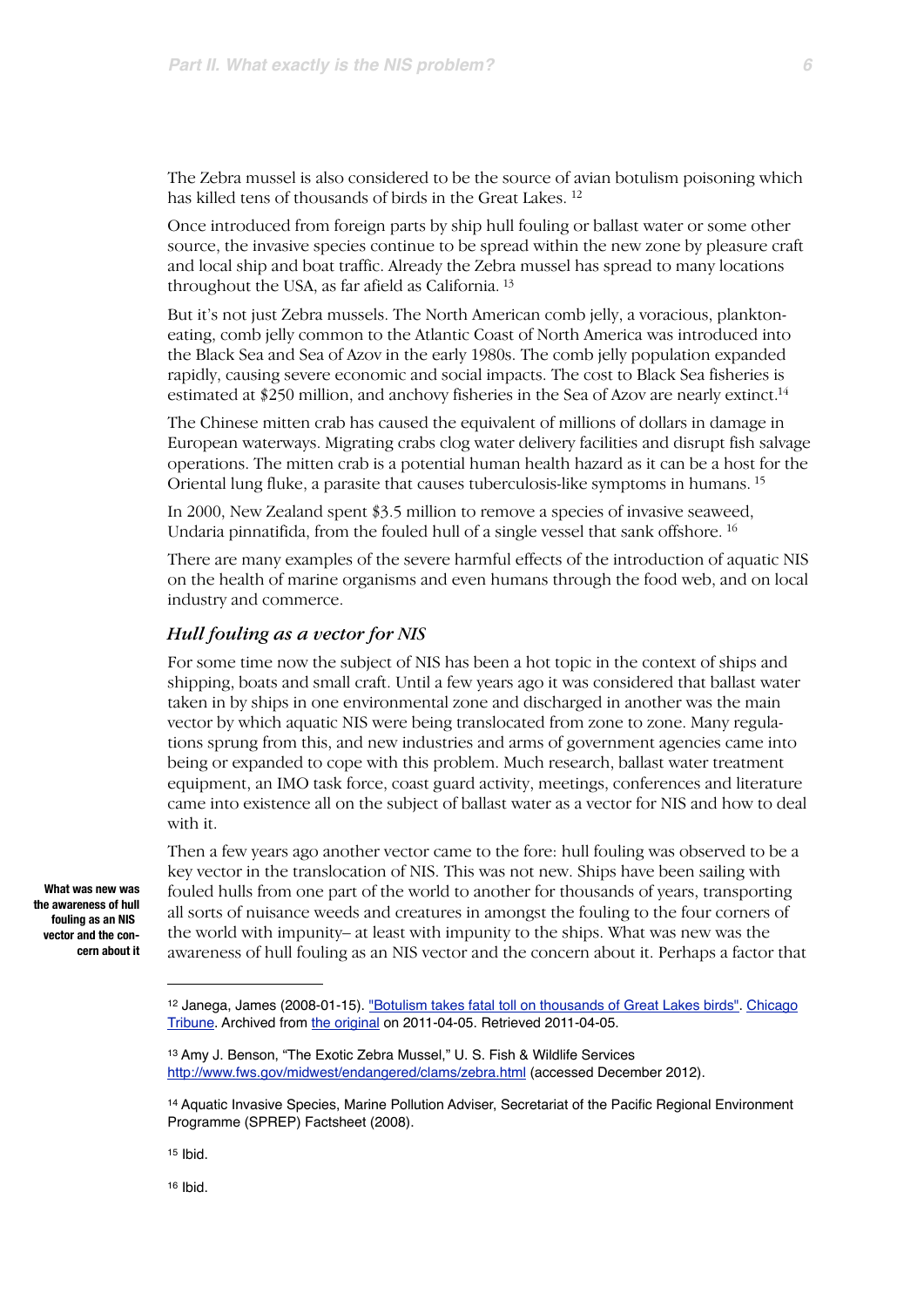raised its importance was the ban on TBT. TBT was fairly effective in killing all fauna and flora which sought to attach itself to the ship's bottom, and ships bearing TBT (almost the entire world fleet) sailed with relatively unfouled hulls. The various coatings which followed in the wake of the TBT ban have not been so effective in preventing fouling. A quick inspection of a sea chest or some other protected or recessed area of the ship hull coated with any of the antifouling or foul release coatings currently in use will usually reveal a veritable menagerie of living creatures hitching a ride on the ship, among them some of the more obnoxious and harmful invasive species.

#### *Regulation and legislation*

The wheels of regulation and legislation are turning even at time of writing. California is in the process of developing regulations which will require that ships entering California waters operate with no more than specified, limited amounts of macrofouling with thresholds based on underwater surfaces (i.e. niche areas vs. the rest of the hull). If inspection reveals macrofouling beyond the specified amount in niche areas or the rest of the hull, this macrofouling will have to removed on a regular, defined basis. The regulations are not finalized and may change but this is where the process stands at time of writing. [17](#page-6-0) [18](#page-6-1) Other US states may well follow California's lead.

In June 2011 the IMO adopted MPEC Annex 26, 2011 *Guidelines for the Control and Management of Ships' Biofouling to Minimize the Transfer of Invasive Aquatic Species*. Although the guidelines are still voluntary, they will undoubtedly move forward into compulsory regulations for the prevention of the spread of NIS via hull fouling. For some time now the ANZECC code has prohibited almost all in-water cleaning of hulls in Australian and New Zealand waters on the basis that NIS may be dislodged as part of this cleaning, resulting in new invasions. This code is currently under review. [19](#page-6-2)

#### *Is it a real problem?*

To some shipowners and operators, the concerns about NIS and the resulting and impending legislation and regulation may well appear to be just interference and restrictions imposed by environmentalists and government agencies which in the end complicate the normal business of shipping and make it more difficult, for no good reason, for them to make a profit.

The various examples listed above of damage done by NIS, along with many other similar cases explain the concern of local government and of the IMO and the need to prevent further translocation and spread of NIS.

The evidence clearly supports the fact that the shipping industry must cooperate in these efforts to eliminate the spread of NIS via ships.

So far the attention has mainly been on ballast water and a handling for this NIS vector is well under way. Now hull fouling is coming to the fore and a full and effective handling is needed for that. While ballast water and hull fouling have something in common with each other in that they are both connected with ships, as NIS vectors they are quite different and each needs its own entirely separate handling.

This White Paper deals only with the ship hull vector and does not address the ballast water issue at all. That issue has been well covered elsewhere.

**The evidence clearly supports the fact that the shipping industry must cooperate in these efforts to eliminate the spread of NIS via ships.**

<span id="page-6-0"></span><sup>17</sup> Proposed changes to Article 4.8. of Title 2, Division 3, Chapter 1 of the California Code of Regulations (2011).

<span id="page-6-1"></span><sup>18</sup> Email correspondence with Chris Scianni, Staff Environmental Scientist, Marine Invasive Species Program, California State Lands Commisison, December 2011.

<span id="page-6-2"></span><sup>19</sup> <http://www.environment.gov.au/coasts/pollution/antifouling/code>accessed December 2011.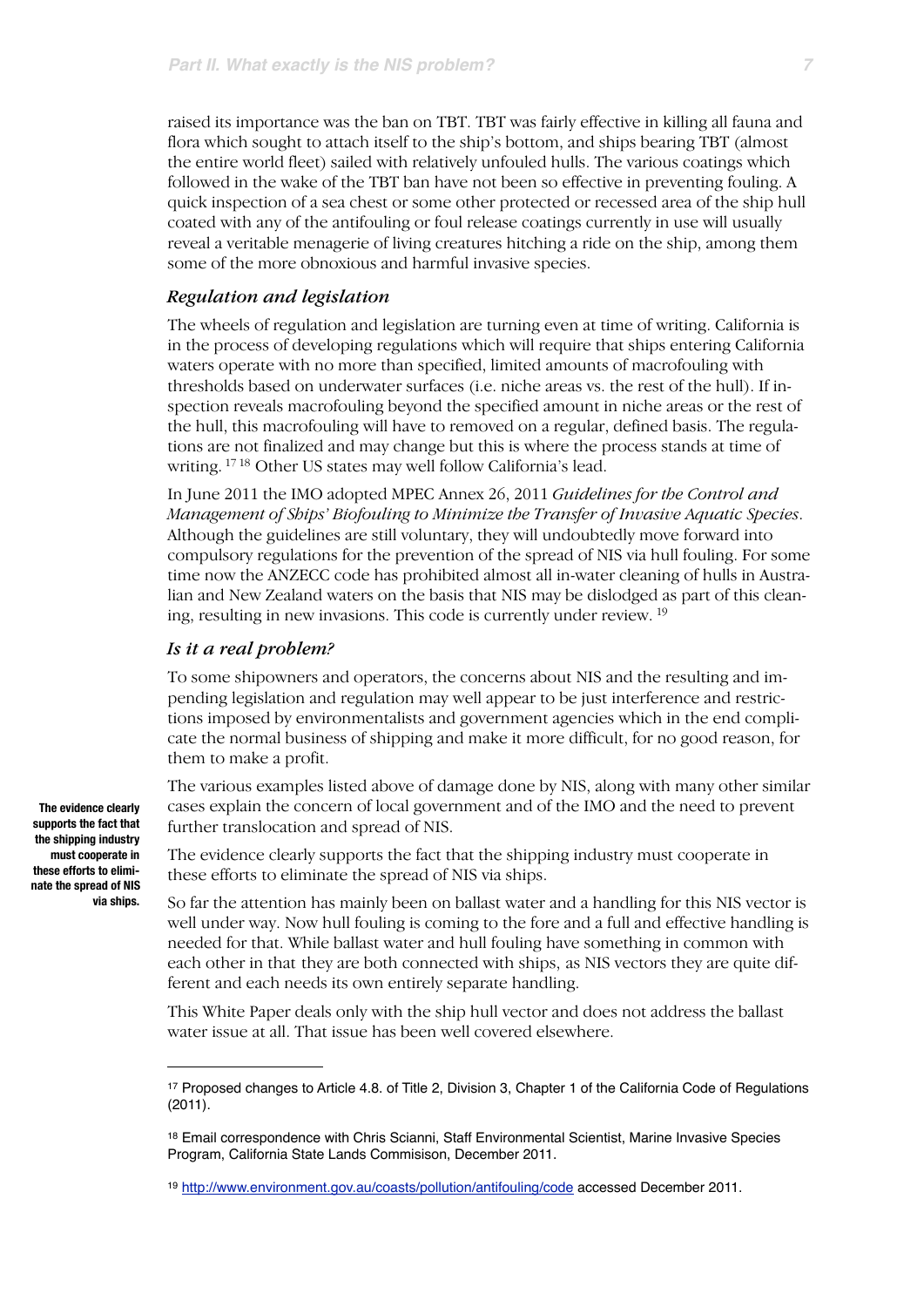### **III. The current approach**

The current basic recommended approach to preventing the spread of NIS through hull fouling consists of an effort to employ an appropriate hull coating coupled with various methods of cleaning the hull to remove fouling without spreading NIS in the process. In theory, the approach is sound. In practice, the hull coatings in widespread use and the existing hull cleaning methods present great challenges to the workability of this approach.

It is a complex problem with many contributing factors and variables which have to be taken into account.

#### **The hull coating**

The vast majority of ships afloat today use some sort of biocidal antifouling on their hull. Cuprous oxide is the most common biocide in use. Zinc is also used. Most antifouling paints also contain a number of co-biocides (pesticides, herbicides) in the formula, designed to cope with different types of fouling organisms.

The second most prevalent type of hull coating is the fouling release family of coatings which use silicone or fluoropolymer to render the surface more difficult for fouling to adhere to and easier for fouling to be released from, hence the name.

Less seen but growing in importance are surface treated coating systems which consist of a hard, inert, non-toxic coating combined with routine in-water cleaning.

None of these coatings prevent microfouling from adhering to the hull. <sup>20 21</sup> However, microfouling is not considered to represent any major NIS risk. [22](#page-7-2) [23](#page-7-3)

None of these coating systems prevent the accumulation of macrofouling organisms in what are commonly referred to as the "niche areas" of the underwater hull. The "niche areas" are the nooks and crannies in the hull, of which there are a great many: sea chests, bilge keels, the areas around the propeller and the rudder, bow thruster tunnels, stabilizer fin recesses and many, many other parts of the ship hull, being protected from the main flow of water along the hull, are prime hideaways for NIS looking for a free ride to a foreign port. [24](#page-7-4) The evidence is very plain: examine these areas on a ship hull painted with any of these hull coatings and, unless the area has been specially cleaned, there will be a large accumulation of macrofouling organisms and very likely among them will be invasive species which are definitely not wanted at the destination port.

In the case of biocidal antifouling and fouling release coatings, the flow of water as the ship travels is an essential part of their action. These niche areas are protected from this flow. Thus these coatings are not effective in preventing or in releasing macrofouling which accumulates in the niche areas.

**None of these coating systems prevent the accumulation of macrofouling organisms in what are commonly referred to as the "niche areas" of the underwater hull.**

<span id="page-7-0"></span><sup>20</sup> Sergey Dobretsov, "Marine Biofilms," Chapter 9 of *Biofouling*, Edited by S. Dürr, J. C. Thomason, Wiley-Blackwell, (2010).

<span id="page-7-1"></span><sup>21</sup> Woods Hole Oceanographic Institution, *Marine Fouling and Its Prevention,* United States Naval Institute, Annapolis, Maryland, 1952: pp 29-30.

<span id="page-7-2"></span><sup>22</sup> E-mail correspondence with Dr. Naomi Parker, 2 Nov 2011.

<span id="page-7-3"></span><sup>&</sup>lt;sup>23</sup> Oliver Floerl et al., "Review of biosecurity and contaminant risks associated with in-water cleaning," report commissioned by The Department of Agriculture, Fisheries and Forestry (Australia) and prepared by The National Institute of Water and Atmospheric Research Ltd., (September 2010), pp: 5, 81-108.

<span id="page-7-4"></span><sup>24</sup> Ian Davidson, Gail Ashton, Greg Ruiz, Christopher Scianni, "Biofouling as a vector of marine organisms on the US West Coast: a preliminary evaluation of barges and cruise ships," report to The California State Lands Commission, (2010), pp: 14-16.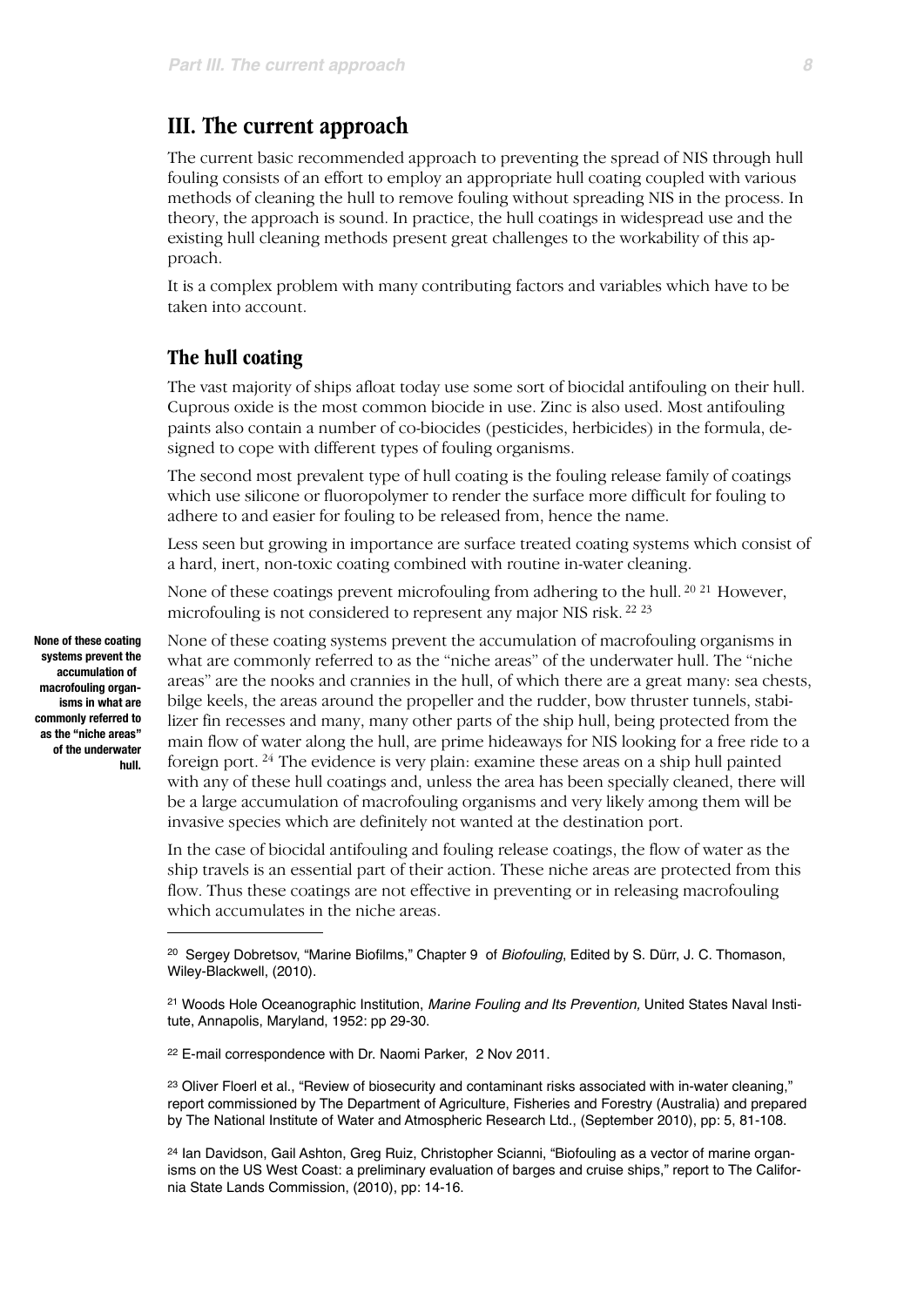These niche areas are also the hardest parts of the hull to clean in the water. The large, multi-brush underwater cleaning machines cannot be used to clean these niche areas. They require smaller power tools or hand tools or, a more efficient solution, high pressure water jet equipment.

However, it is not only the niche areas that accumulate fouling. Even coated with biocidal hull paint or fouling release coatings, the hull of a ship will accumulate macrofouling. It is astonishing how many living organisms populate the marine environment and how ready they are to attach themselves tenaciously to any surface immersed in the water in their vicinity for any length of time, regardless of the coating on that surface. Again, the evidence is plain for any diver or ROV camera to see.

#### *"Gladiator species" and biocide tolerance*

There is a further liability involved in an attempt to deal with NIS using biocidal paint coatings. The organisms that do survive and are successfully translocated from one environmental zone to another have been found to become "copper tolerant" or "biocide tolerant" and especially tough, tenacious and resilient and thus more able to establish themselves and to survive in their new environment. In fact, they prove to be tougher than the local species which have not become tolerant to the various biocides in use and it is easier for the invading species to overwhelm the local species and take over. [25](#page-8-0) [26](#page-8-1) [27](#page-8-2)

**Therefore, the idea that one can simply put the "right coating" on the hull and the NIS problem will disappear is an illusion. There is no "right coating" that will, all on its own, prevent the spread of NIS.**

Therefore, the idea that one can simply put the "right coating" on the hull and the NIS problem will disappear is an illusion. There is no "right coating" that will, all on its own, prevent the spread of NIS. The closest there was to that concept was TBT, described by Dr. Edward D. Goldberg of the Scripps Institution of Oceanography as, "perhaps the most toxic substance deliberately introduced to the marine environment." TBT has been widely and quite correctly banned. In fact, some types of coating will worsen the situation by helping to breed tougher and more viable invasive species.

#### **Hull cleaning**

If a ship is to have a hull which is free from macrofouling, the fouling must be actively removed.

An option is to take the vessel out of the water and remove the macrofouling using high pressure water jet equipment, scrapers or other methods. This has the advantage of easier recovery of waste water and any viable macrofouling organisms.

Another option is to clean the hull while the vessel is still in the water. This is done by divers or remotely operated vehicles (ROVs) using rotating brushes, high pressure water jet equipment or hand tools.

There are some other technologies for in-water cleaning in various stages of development and experimentation but none that could be considered commercially mature at this time.

<span id="page-8-0"></span><sup>25</sup> Michelle Lande, Leigh Johnson, Carolyn Culver, "Hull Fouling and Copper Tolerance – 2011 Scientific Review," UCCE-SD/UC-SGEP Fact Sheet 2011-5 (August 2011).

<span id="page-8-1"></span><sup>26</sup> Jamie Gonzalez, Leigh Johnson, "Copper-Tolerant Hull-Borne Invasive Species: Further Analysis," UCCE-Sea Grant Extension (April 2008).

<span id="page-8-2"></span><sup>27</sup> Richard F. Piola, Emma L. Johnston, "Differential resistance to extended copper exposure in four introduced bryozoans," Marine Ecology Progress Series, Vol. 311: 103-114, (2006).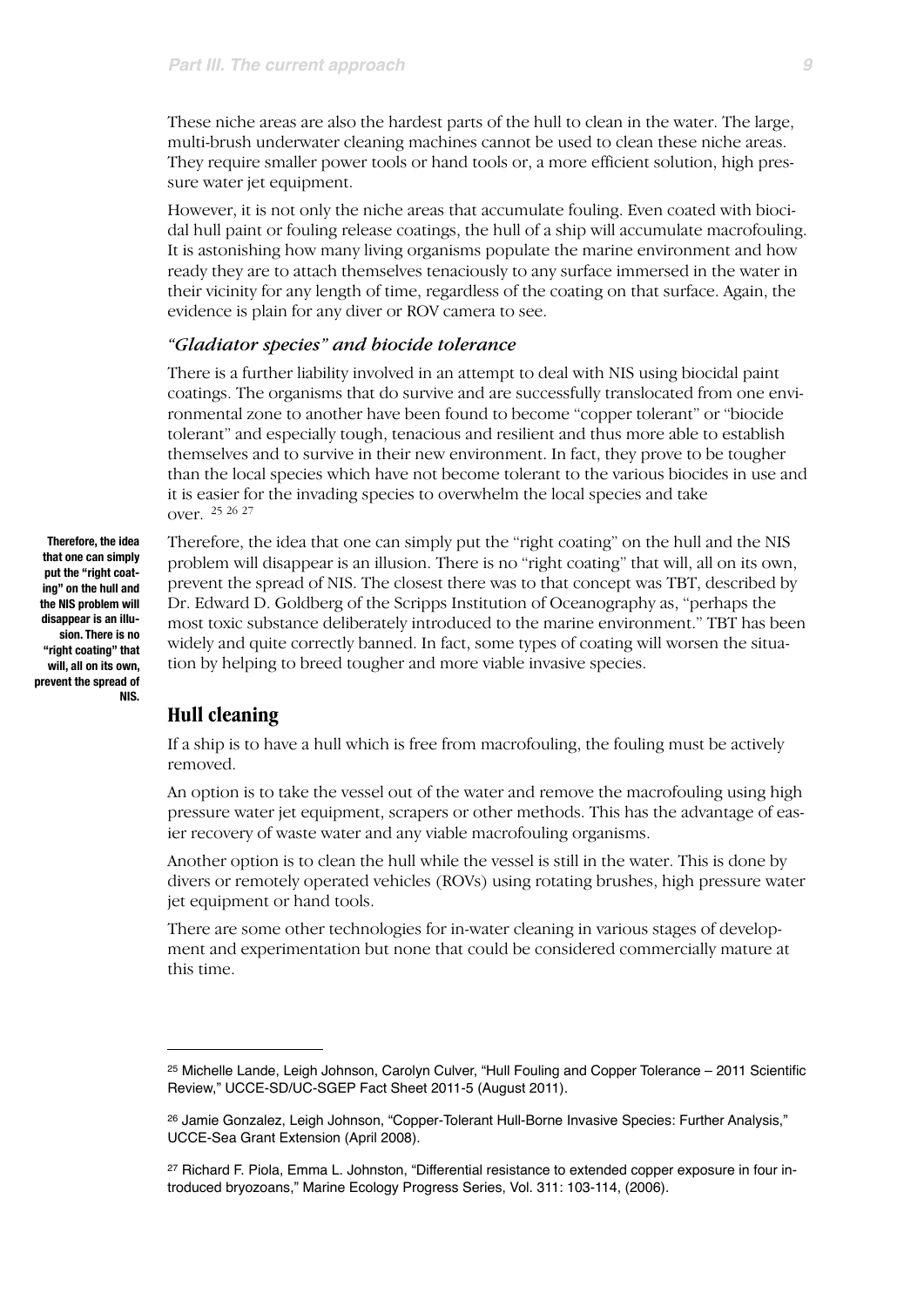There is an inextricable relationship between the type of coating and the method of cleaning. It is a waste of time to consider a particular approach to cleaning without taking into account the type of coating being cleaned. [28](#page-9-0)

Again, this is a complex problem with many variables. Examining these variables will help to simplify the problem.

#### *Cleaning biocidal antifouling paints*

A biocidal antifouling paint is not designed to be cleaned and does not lend itself to cleaning. By its nature, a biocidal antifouling paint is a "soft" coating designed to release part of its substance into the water as its *modus operandi*. It wears away. It is designed to prevent fouling through this release of chemicals. Cleaning a biocidal antifouling coating by any method will speed up this process of chemical release into the water and will deplete and damage the coating. If cleaned in the water, the pulse discharge of biocides into the water column and thus the ocean bed poses an even greater hazard to the marine environment than does the normal use of such a coating. If cleaned in drydock, precautions must be taken to ensure that the waste does not make its way back into the water. It is virtually impossible to prevent some of the chemicals from entering the water column. Cleaning this type of ship coating contributes to paint deterioration which in turn results in a greater fuel penalty. This effect multiplies with each attempt to clean a hull so coated.



*Four frames from a short video clip showing the effects on the water of in-water cleaning on a hull coating with a conventional copper-based antifouling paint.*

<span id="page-9-0"></span><sup>&</sup>lt;sup>28</sup> Oliver Floerl et al., "Review of biosecurity and contaminant risks associated with in-water cleaning," report commissioned by The Department of Agriculture, Fisheries and Forestry (Australia) and prepared by The National Institute of Water and Atmospheric Research Ltd., (September 2010).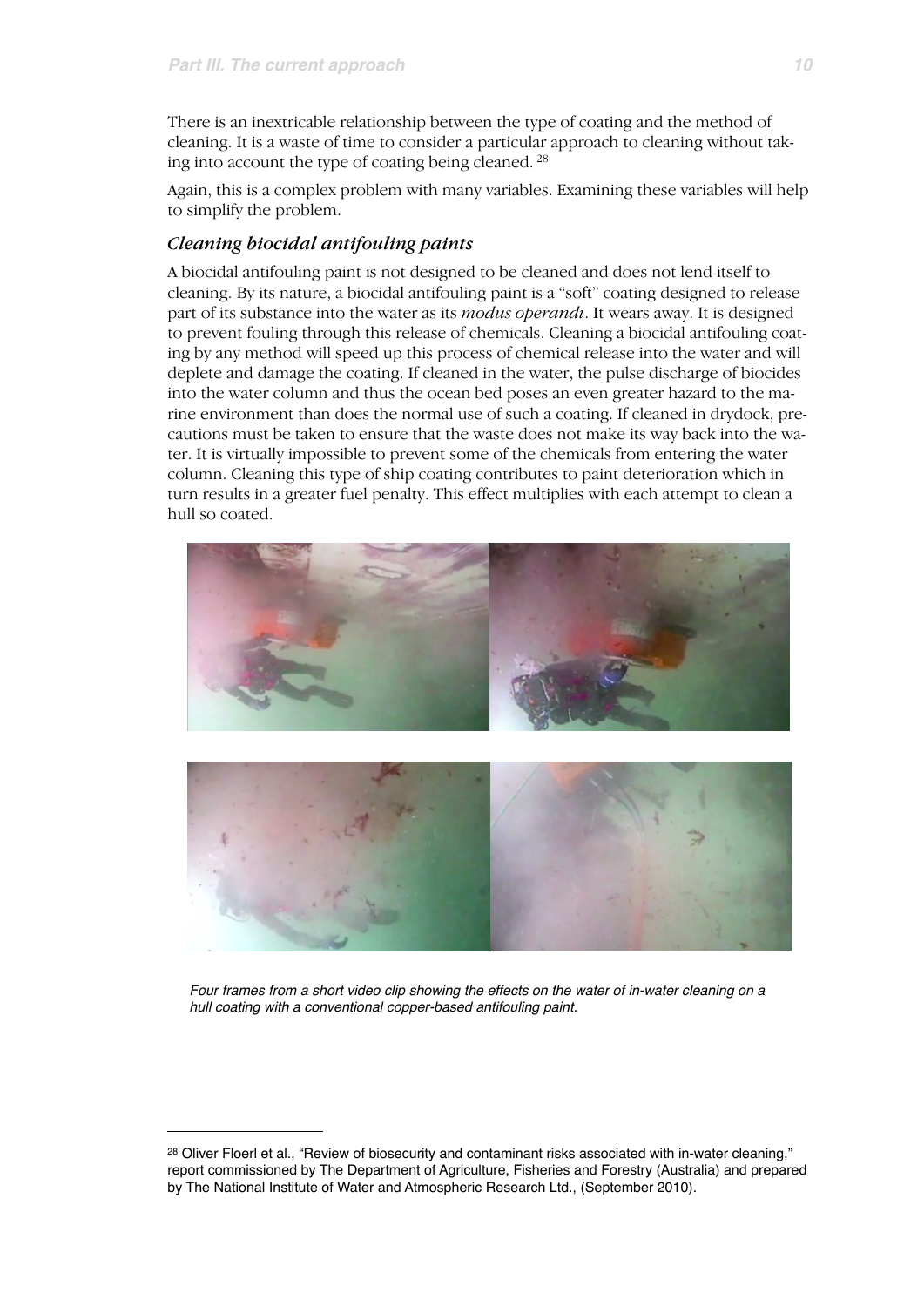#### *Cleaning silicone and other fouling release systems*

Fouling release coatings can be cleaned as long as the fouling does not comprise more than a microfilm (slime layer) and as long as the cleaning is very gentle and careful as these coatings are fragile and easily damaged. There is evidence that some of them at least are toxic. Studies show that silicone in fouling release coatings alters the enzymes in barnacle glue; it does not simply provide a slippery surface which is harder for the barnacles to adhere to and easier to remove them from. It produces a physical change in the organisms. [29](#page-10-0) Other studies have shown that silicone oils released from fouling release coatings tend to smother aquatic organisms. [30](#page-10-1) Further research is needed into the toxicological effects of fouling release coatings and any environmental hazard they pose. If macrofouling is permitted to attach to fouling release coatings (for example, during a layup in port), it cannot be removed, in or out of the water, without damage to the coating. Again, this will contribute to paint deterioration and a rapidly mounting fuel penalty. The integrity of the fouling release coating will be compromised by such damage and more fouling will build up on the damaged areas.

#### *Cleaning hard, inert surface treated coatings*

Surface treated coatings do not prevent fouling from accumulating. However, they can be cleaned in or out of the water as often as needed without any toxic effect on the environment and without damage to the coating. In fact, if cleaned in the water with multibrush cleaning equipment, the hydrodyamic properties of a surface treated coating are enhanced, dramatically improving fuel efficiency. The ease of cleaning STCs without destructive effect to environment or coating represents a huge advantage over other coating systems. [31](#page-10-2)

#### *Removing macrofouling vs. microfouling – NIS risk*

When a ship has arrived from a different environmental zone with a fouled hull, the act of cleaning that ship's hull, regardless of coating, presents a risk of dislodging viable invasive species which can then establish themselves in the new zone. These can of course separate themselves from the hull without any cleaning activity, but studies have shown that dislodging the macrofouling through cleaning increases the risk of NIS establish-ment, even though the cleaning itself can destroy many of the organisms removed.<sup>32</sup> [33](#page-10-4)

*Microfouling not a risk:* If the fouling has only reached microfouling stage, the NIS risk is considered minimal.

*Locally acquired macrofouling not a risk:* If the macrofouling on a hull has been acquired at the location where it is to be removed, this is not considered to be a risk of NIS spread, since the organisms are not introduced from an external environmental zone.

**If the fouling has only reached microfouling stage, the NIS risk is considered minimal.** 

<span id="page-10-0"></span><sup>29</sup> Daniel Rittschof et al., "Compounds from Silicones Alter Enzyme Activity in Curing Barnacle Glue and Model Enzymes," PLoS ONE, 2011.

<span id="page-10-1"></span><sup>30</sup> Monika Nendza, "Hazard assessment of silicone oils (polydimethylsiloxanes, PDMS) used in antifouling-/foul-release-products in the marine environment," Marine Pollution Bulletin 54, no. 8 (August 2007): 1190-1196.

<span id="page-10-2"></span><sup>31</sup> Hydrex White Paper No. 5, "Underwater ship hull cleaning: cost-effective, non-toxic fouling control," (2011).

<span id="page-10-3"></span><sup>32</sup> Oliver Florerl et al., "Review of biosecurity and contaminant risks associated with in-water cleaning," prepared by The National Institute of Water and Atmospheric Research Limited, commissioned by The Department of Agriculture, Fisheries and Forestry (Australia), (September 2010), pp. 42-48.

<span id="page-10-4"></span><sup>33</sup> Grant A. Hopkins, Barrie M. Forrest, "Management options for vessel hull fouling: an overview of risks posed by in-water cleaning," Oxford Journals, (2008).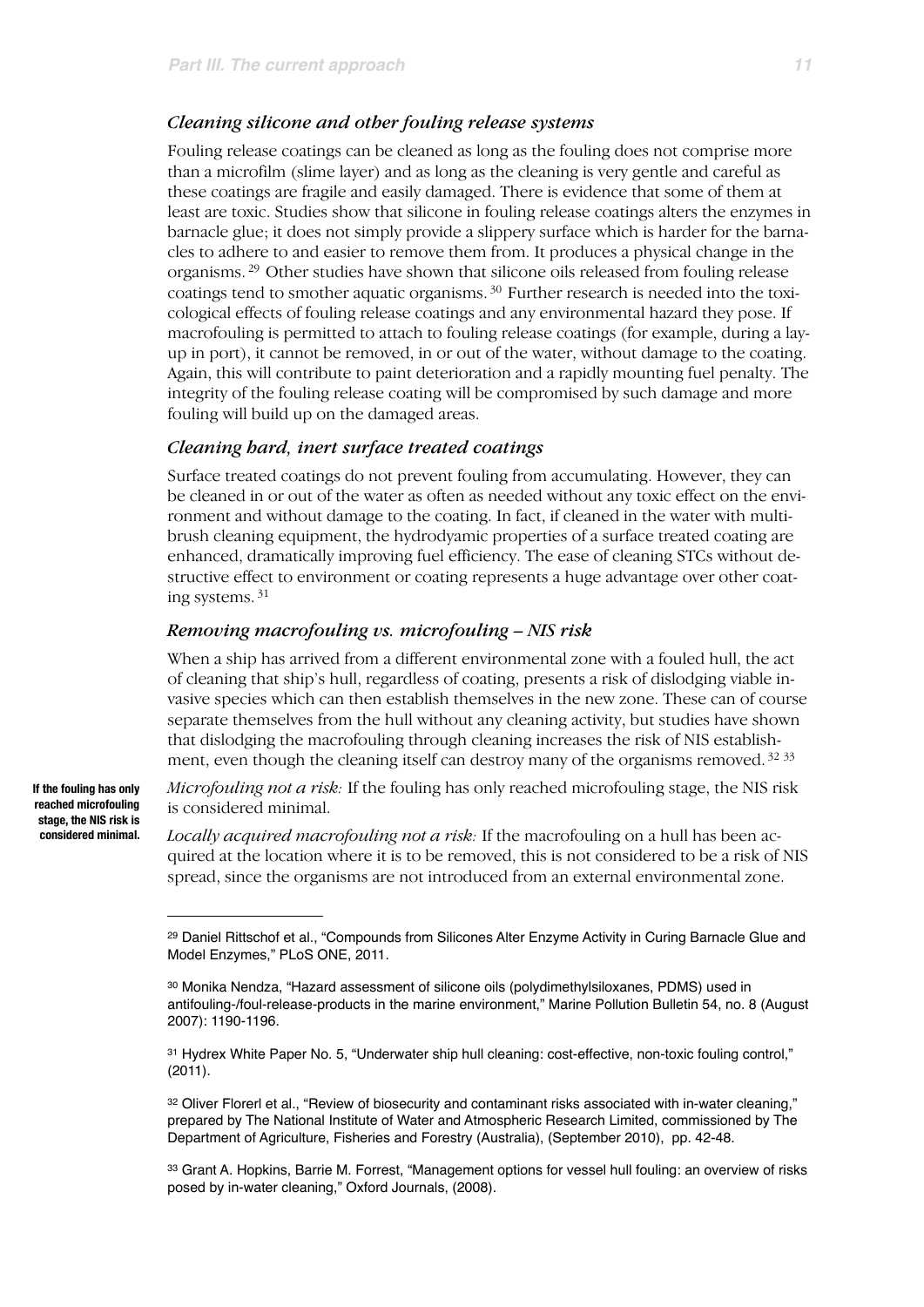*Recovery systems not workable:* Various attempts to recapture the dislodged material by suction or other recovery means have been attempted. Due to the nature of working underwater, the shape of a ship's hull and the type of equipment needed to clean rapidly and effectively, none of these systems achieve full recovery. Experiments show that a system which would effect complete recovery, even were this possible, would make the inwater cleaning so slow and expensive that it would be cheaper and quicker to drydock the vessel and clean the hull out of the water. Certainly no recovery system is capable of preventing the biocide release into the nearby water column and thence to the seabed. But none has been developed so far that even captures all of the fouling removed from the hull. Even a few viable NIS surviving the cleaning can establish themselves in the new environment and present all the hazards of an invasion. If the NIS problem is to be fully handled, then this is not the answer.

#### *Cleaning in drydock*

Cleaning a ship's hull in drydock is the easiest way to collect the fouling cleaned off so that it can be safely disposed of. Studies show, however, that drydocking a ship or raising a boat out of the water for cleaning can also dislodge viable NIS from the hull and thus be the cause of spreading NIS. [34](#page-11-0)

Drydocking a ship is very expensive both in terms of drydocking fees and loss of income while the ship is out of service. It is a last resort. The current trend is to extend the drydocking interval to save money. [35](#page-11-1) Frequent drydocking is not a solution to keeping the hull free of macrofouling because it won't work economically. Any solution to the NIS problem, no matter how promising in theory, must work in practice and be economically sound if it is to be adopted and enforced. The idea is to put the NIS out of business, not the shipowners/operators.

If a ship has to go to drydock to meet classification society requirements or for repairs, then the hull can be cleaned during that drydocking. But drydocking for the sole purpose of removing fouling is not economically feasible. Fortunately, it is not necessary.

#### *Relationship between a smooth, clean hull and fuel efficiency*

Covered exhaustively elsewhere, a ship operating with a smooth, clean hull can save 25% or more in fuel costs compared to that same ship operating with a rough, fouled hull and deteriorated hull coating. With fuel costs at their current levels, the amount saved by sailing with a smooth, clean hull pays back many times over the costs involved in maintaining the hull in that condition through correctly applied suitable hull coating and routine maintenance and cleaning. The savings involved are considerable. [36](#page-11-2)

From a fuel savings point of view, hull fouling should be kept down to a light slime at most. [37](#page-11-3) This coincides with the optimum cleaning for eliminating the danger of

**From a fuel savings point of view, hull fouling should be kept down to a light slime at most. This coincides with the optimum cleaning for eliminating the danger of spreading NIS since microfouling can be disregarded as a risk.** 

<span id="page-11-0"></span><sup>34</sup> D. M. Coutts et al., "Removing vessels from the water for biofouling treatment has the potential to introduce mobile non-indigenous marine species," *Marine Pollution Bulletin* 60 (2010) pp. 1533 - 1540.

<span id="page-11-1"></span><sup>35</sup> BIMCO, "Doing without drydocks,"

[https://www.bimco.org/Education/Seascapes/Sea\\_View/Doing\\_without\\_drydocks.aspx](https://www.bimco.org/Education/Seascapes/Sea_View/Doing_without_drydocks.aspx) (2010) accessed 19 December 2011.

<span id="page-11-3"></span><span id="page-11-2"></span><sup>36</sup> Hydrex White Paper No. 2, "The Slime Factor – Shipowners/operators can gain enormous savings through advanced underwater hull maintenance technology," (2010).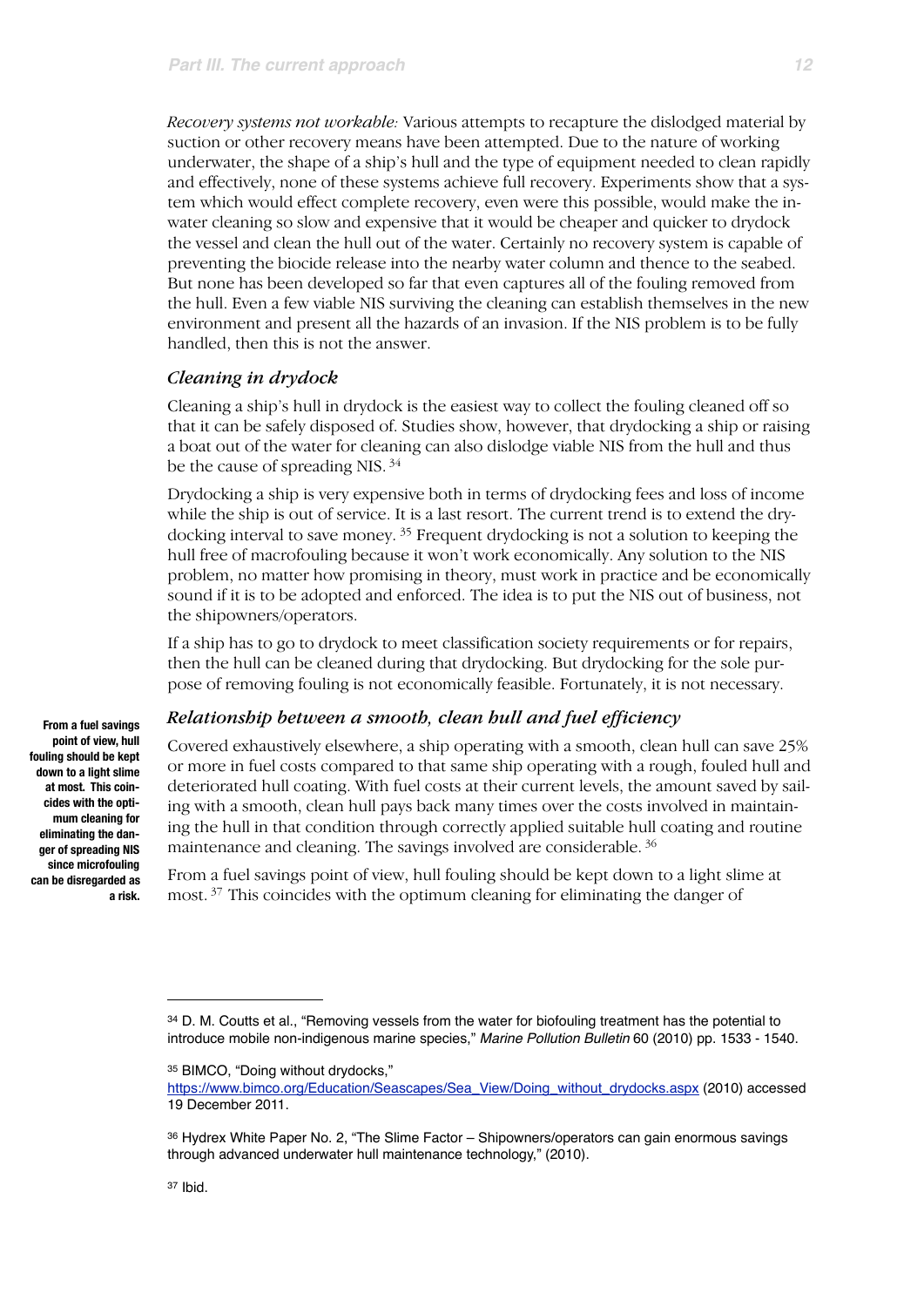spreading NIS since microfouling can be disregarded as a risk. [38](#page-12-0) [39](#page-12-1) In many circumstances this requires frequent cleaning (perhaps as often as every six weeks or two months depending on sailing pattern and location). Efficient in-water cleaning can be carried out with minimal interruption to a ship's schedule. As demand for in-water cleaning increases, so will the infrastructure to provide this service expand and evolve.

#### *Summary*

Because this may seem quite complicated, here is a short summary of the various factors covered:

- 1. NIS spread via hull fouling is a serious situation which is becoming subject to increasing regulation and legislation. The issue is not simply going to go away.
- 2. No hull coating currently available is capable, all on its own, of eliminating the NIS risk.
- 3. Routine hull cleaning including "niche areas" is key to eliminating the spread of NIS.
- 4. Frequent drydocking for the purposes of cleaning the hull may be desirable but is not economically feasible. It is not the handling.
- 5. In-water cleaning of biocidal antifouling coatings can damage the coating and poses an environmental hazard. In many areas it is forbidden.
- 6. Cleaning of fouling release coatings should be limited to microfouling. Trying to remove macrofouling will damage the coating.
- 7. Microfouling and macrofouling can be removed from surface treated coatings as often as needed in the water without damage to the coating or the environment and with favorable results.
- 8. Removing microfouling in the water, no matter where acquired, poses minimal risk of spreading NIS.
- 9. Removing macrofouling acquired in another environmental zone poses a risk of spreading viable NIS locally, even if recovery is attempted.  $40$
- 10.Removing macrofouling acquired locally poses no NIS risk. [41](#page-12-3)
- 11.The expense involved in proper hull protection and maintenance, including routine in-water cleaning of the hull and niche areas to keep the fouling to a light slime at most is compensated for many times by the saving in fuel alone. [42](#page-12-4)
- 12.The real answer to preventing the spread of NIS lies in the direction of ensuring that ships sail with a clean hull from their point of departure, just as much as in attempting to prevent ships from entering ports or waters with a fouled hull.

<span id="page-12-2"></span>40 Ibid.

<span id="page-12-3"></span>41 Ibid.

**in proper hull protection and maintenance, including routine inwater cleaning of the hull and niche areas to keep the fouling to a light slime at most is compensated for many times by the saving in fuel alone.**

**The expense involved** 

<span id="page-12-0"></span><sup>38</sup> Email correspondence with Dr. Naomi Parker, 2 Nov 2011.

<span id="page-12-1"></span><sup>39</sup> Oliver Floerl et al., "Review of biosecurity and contaminant risks associated with in-water cleaning," report commissioned by The Department of Agriculture, Fisheries and Forestry (Australia) and prepared by The National Institute of Water and Atmospheric Research Ltd., (September 2010), pp: 5, 81-108.

<span id="page-12-4"></span><sup>42</sup> Hydrex White Paper No. 2, "The Slime Factor – Shipowners/operators can gain enormous savings through advanced underwater hull maintenance technology," (2010).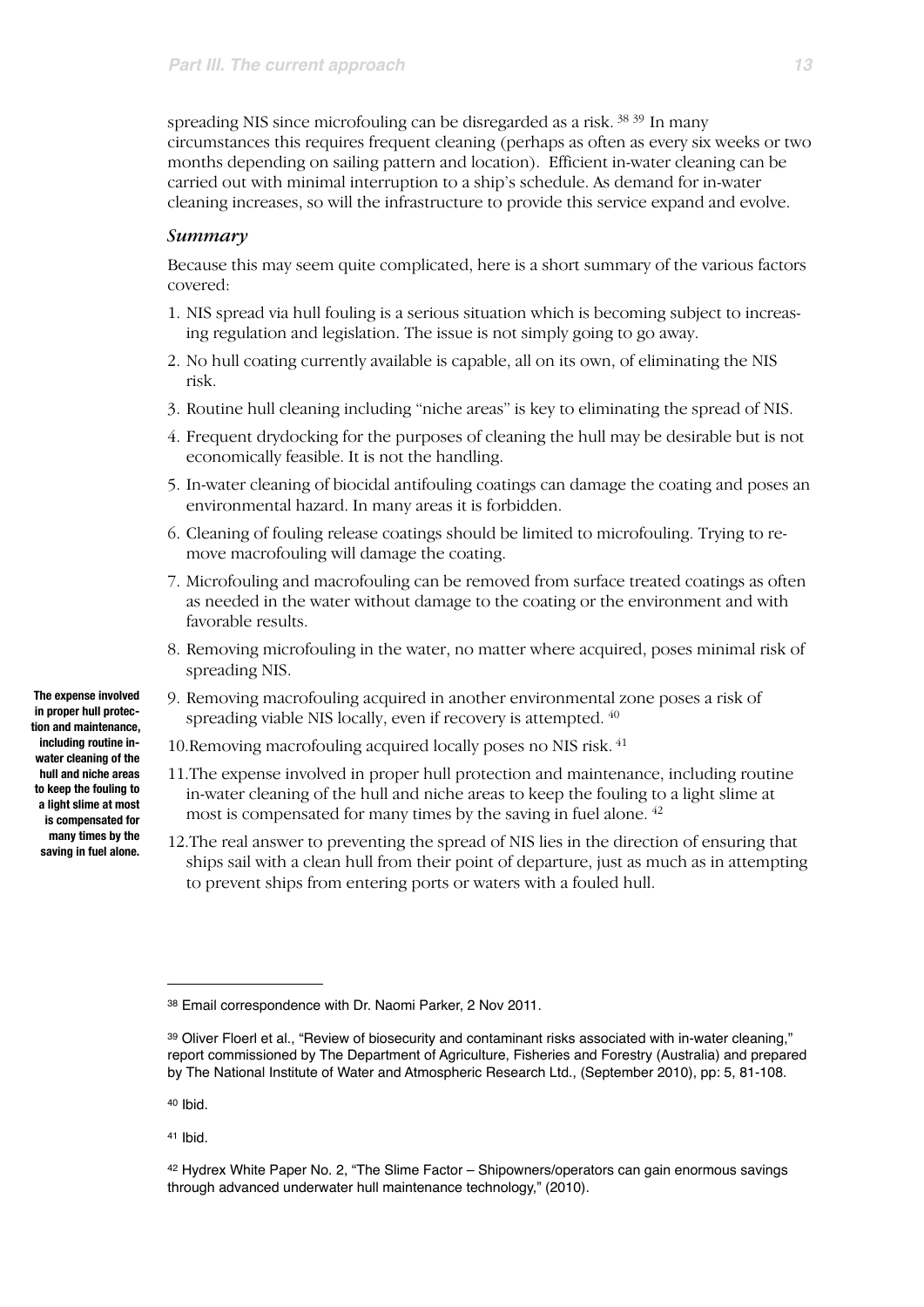## **IV. A better alternative**

This begins to remove some of the variables, simplify the problem and point the way to a resolution.

Ideally any vessel would leave its port of departure with a clean hull, no macrofouling at all, even in niche areas. This is the only way to guarantee that a ship will not carry invasive species on its hull. It also happens to be by far the most fuel-efficient approach and therefore the most economically favorable.

If the ship is laid up long enough to accumulate any macrofouling at any port along the way, it should again be cleaned before departing that port. Again, not only will this avoid translocation of NIS from that port, removal of any slime layer and hard fouling accumulated will also be hugely beneficial from a fuel savings standpoint.

It is the only real answer.

To bring this about, the following requirements apply:

- 1. The coating used should be a hard, inert, non-toxic coating, preferably, a surface treated coating (STC).
- 2. The hull must be cleaned routinely in the water as well as at scheduled drydockings. In no case should the hull of a ship in active service be allowed to foul beyond a biofilm or slime layer or light weed or grass. It must be cleaned frequently enough to prevent macrofouling. (An exception would be a ship which has to be laid up for long periods, in which case the hull should be clean when the ship is laid up and all the fouling should be cleaned off *in situ* before the ship sails. But even in this case, the stationery ship should be cleaned from time to time so that the fouling does not become too thick as it then is much harder, more time consuming and expensive to clean off.)
- 3. This cleaning must include the niche areas of the vessel. They can be cleaned rapidly using high pressure water jet equipment, as long as the right coating has been applied.
- 4. A ship should be thoroughly cleaned *before* departing a port or zone. Then it will arrive at its next port of call free of NIS.
- 5. The cost of such cleaning, no matter how frequent, will be paid back many times by the cost of fuel saved on the very next passage. Payback is almost immediate.
- 6. If, through negligence, a ship has not been cleaned before sailing and therefore arrives at its destination with macrofouling, it should be drydocked and cleaned with due attention to containing and destroying any NIS removed. In-water cleaning of a heavily fouled hull poses a greater threat of NIS establishment.

High quality cleaning services are available now and these will increase in availability.

Hard coatings and surface treated coatings are available now for immediate application[.43](#page-13-0)

The benefits of this approach can easily be seen:

- 1. It is a non-toxic solution, far better from the marine pollution viewpoint than using harmful biocides to try to kill the fouling, even if these biocides were capable of preventing NIS from accumulating on ship hulls.
- 2. It will save the shipowner/operator a great deal of money in fuel.

**Ideally any vessel would leave its port of departure with a clean hull, no macrofouling at all, even in niche areas.**

<span id="page-13-0"></span><sup>43</sup> Hydrex White Paper No. 4, "Coating comparison," (2011).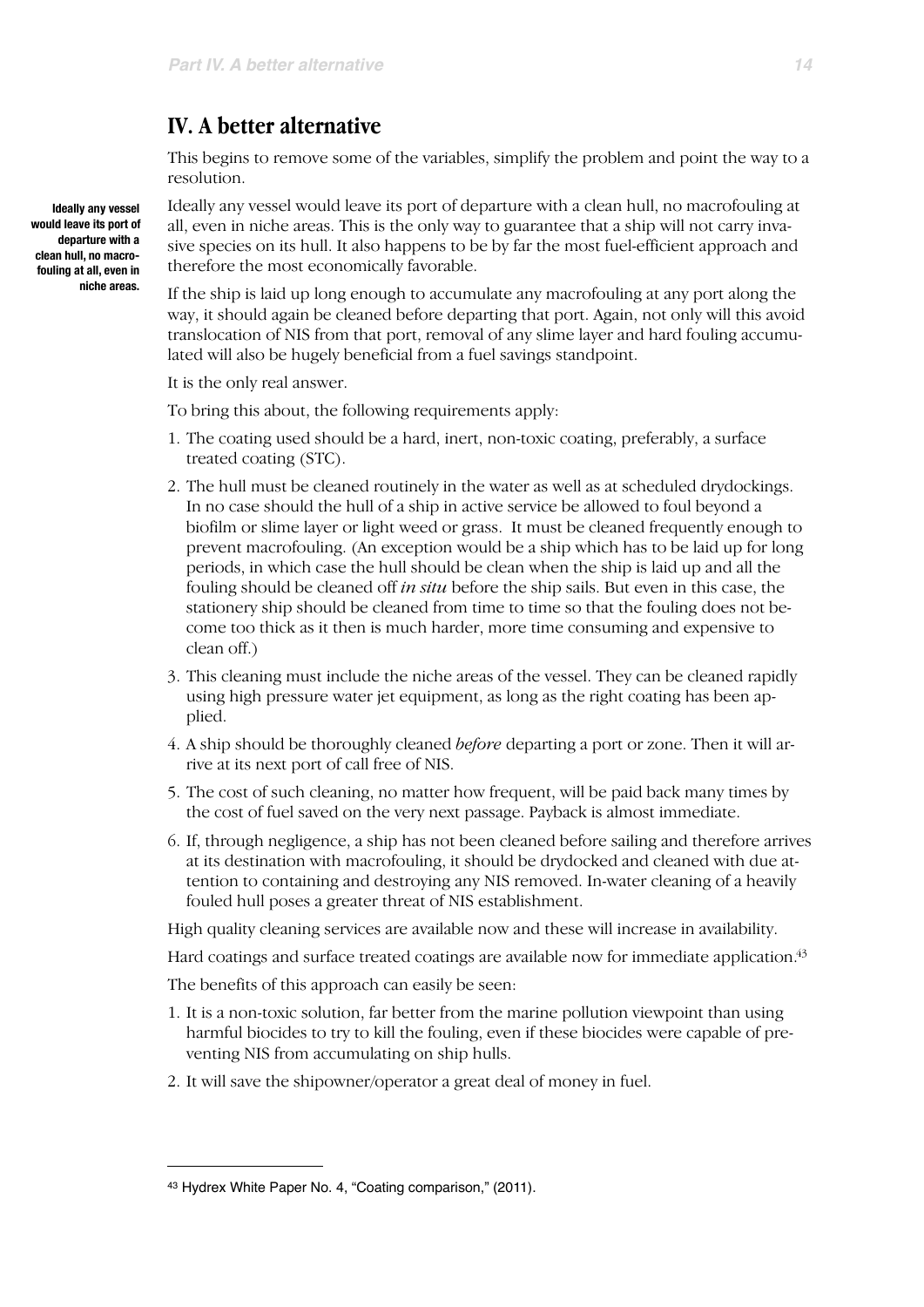- 3. It is the only real guarantee that NIS will not be spread via ship hull fouling. If ships leave their port of departure free of fouling organisms, they will arrive at their next destination with a clean hull and thus pose no threat of spreading NIS via hull fouling.
- 4. On a practical level for the shipowner/operator, this approach will avoid complications, wasted time and fines that will result from having a badly fouled hull and trying to enter waters where regulations or legislation forbid this.
- 5. Enlightened ports will offer benefits such as discounted port fees for ships arriving with a clean hull and a non-toxic hull coating. They will recognize the value of keeping their port free from contamination and pollution and NIS.
- 6. Drydock intervals will be lengthened. In the case of a high quality surface treated coating, no repainting is required. The hull is blasted and fully prepped and the coating is applied once only and lasts for the service life of the vessel with only very minor touch-ups required during regularly scheduled drydocking. This obviates the need to drydock solely for painting resulting in fewer and shorter drydockings.
- 7. Reduced fuel consumption means lowered atmospheric emissions.
- 8. This alternative approach tends to substitute manpower and work for the chemicals which have been relied on but which have been shown not to work. This will mean an economic improvement as more jobs are generated.
- **This alternative approach tends to substitute manpower and work for the chemicals which have been relied on but which have been shown not to work. This will mean an economic improvement as more jobs are generated.**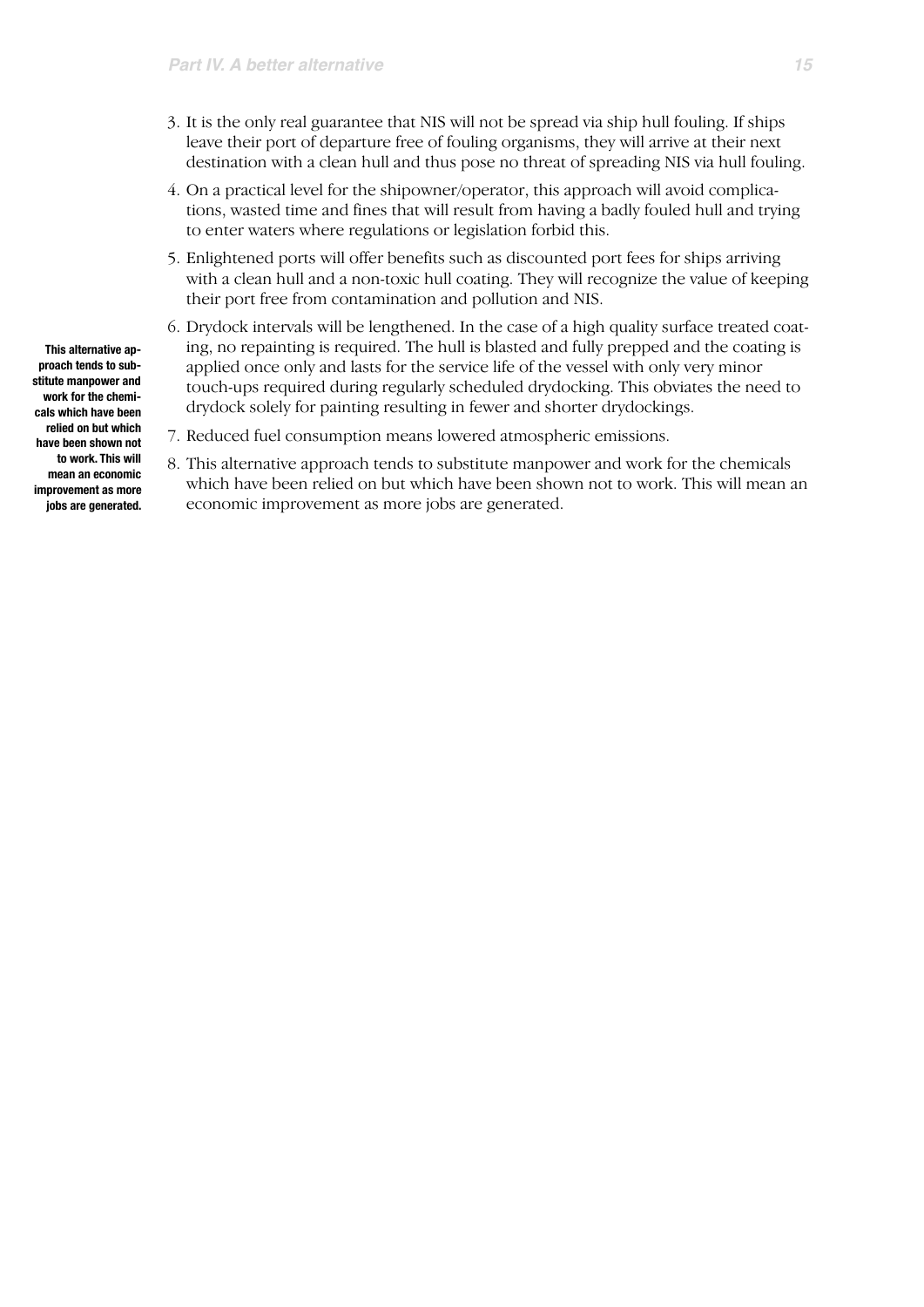# **V. Implementation**

What will it take to implement this alternative approach to resolving the NIS problem worldwide?

As with all workable solutions, there are barriers and obstacles to surmount. However, the end result makes overcoming these obstacles very worthwhile and even essential. The added benefit of greatly reduced fuel costs throughout the world fleet makes it doubly so.

What is needed is a willingness to face the problem and realize that simply continuing in old patterns will not resolve it, since the problem has in fact worsened to the point of now necessitating regulatory intervention worldwide. There is no need to wait for regulation and legislation that will inevitably come.

Shipowners and operators must work together to implement an alternative method such as that proposed in this White Paper. This may require a new type of contract between owners and operators which results in a fair division of costs and benefits for both parties in a charter contract. Since the operator will save fuel costs and the owner will benefit from a better preserved investment with no need for further hull painting for the life of the vessel, there should be no conflict in working out how to pay to have the ship hull blasted and properly prepared, coated with a hard surface treated coating and then cleaned routinely to keep the hull free of fouling. An equitable arrangement will result in benefits to both parties. In the case of shipowners operating their own ships, cruise lines, navies and any other type of vessel, the saving will be both from lower fuel consumption and the greatly reduced maintenance costs over the useful life of the vessel.

States and ports wishing to keep the waters they are responsible for clean and to prevent the ingress of NIS, will see that an international approach as proposed here, rather than a strictly local one, is needed in order to solve the problem internationally and will be willing to participate in such an international solution which will need to be administered by the IMO.

The approach proposed here will substitute work for chemicals, create new jobs and thus aid local economies.

The alternative handling for NIS proposed in this paper consists of the following:

- 1. Recognition on the part of the shipping industry, IMO, states, ports, local government, NGOs and all those involved that a global approach to preventing the spread of NIS must be adopted. This should place equal emphasis on not permitting ships to leave a port or state with a fouled hull which will then create NIS problems for other ports or states, as on preventing such ships from entering their waters.
- 2. A plan to phase over from the existing unsuccessful practices to full adoption of the alternative approach proposed herein would need to be introduced at international level by shipping and boating associations, interested NGOs, as well as regulatory bodies such as the IMO.
- 3. Such a plan needs to include clear standards of levels of fouling which are acceptable and unacceptable from the NIS point of view as well as methods of inspection and enforcement.
- 4. Such a plan will also need to not only permit but encourage in-water cleaning of ships and boats as long as they have a non-toxic hull coating and as long as any macrofouling they bear was acquired locally and not brought in from another environmental zone.
- 5. Administrative measures, such as ship logs and records of maintenance, port records of inspection of departing as well as incoming vessels and other systems need to be

**Such a plan will also need to not only per**mit but encourage in**water cleaning of ships and boats as long as they have a non-toxic hull coating and as long as any macrofouling they bear was acquired locally and not brought in from another environmental zone.**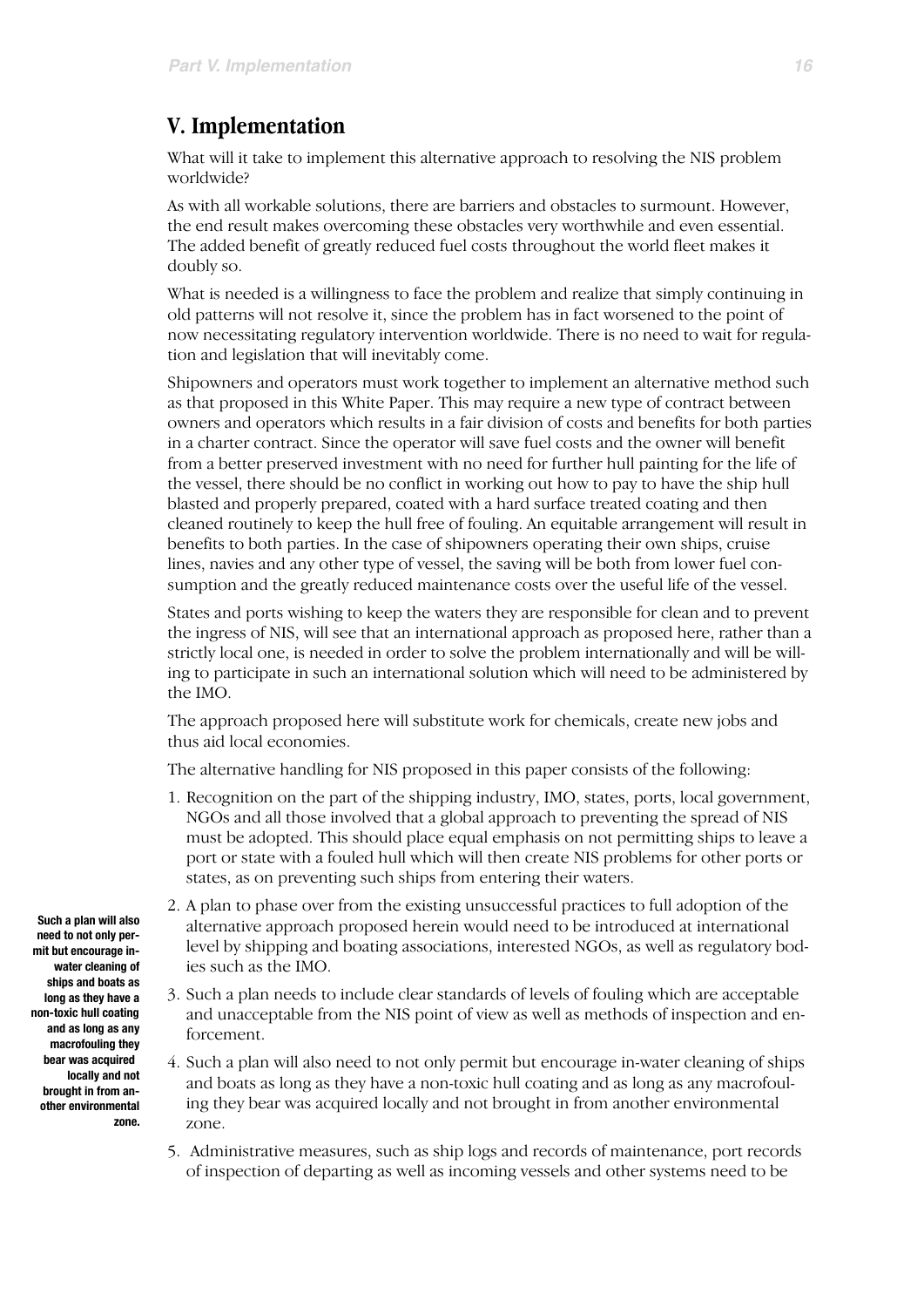introduced to ensure that the system is properly implemented. These can be standardized internationally under IMO supervision to ensure a fair and broadly beneficial implementation.

- 6. The plan will need to take into account small craft, pleasure boats, work boats and other local marine transport which is capable of spreading NIS in the local environment. The same approach and precautions should be taken as with international shipping but the implementation needs to be worked out on a local basis.
- 7. The plan would need to be executed over a reasonable period of time so as to allow all those involved to change over without any short term loss or sacrifice.
- 8. Shipowners and operators need to review their contractual arrangements and practices with regard to hull coating systems and underwater hull maintenance routines and make sure that the agreements are fair and beneficial to both parties so that all have an incentive to participate.
- 9. Naval architects will need to design the underwater ship hull with this alternative approach (hard coating and frequent in-water cleaning) in mind. Niche areas should be kept to a minimum and must have easy access so that they can be cleaned in the water with high pressure water jets. For example, a sea chest grid would be hinged and easily opened, rather than bolted in place and hard to access.

None of these measures are beyond the resources, ingenuity and skills of the shipping industry. As soon as the value of the alternative approach is grasped, the collective genius of those responsible for the smooth running of the shipping and boating industries internationally can be turned to creating a painless, rapid and effective implementation.

One great advantage of this alternative approach is that all the parts needed to make it work are already in existence. Nothing has to be invented. No equipment or hull coating has to be developed. It is simply a matter of recognition, acceptance and then cooperation in implementation.

The other great advantage is that this alternative approach will also result in a tremendous saving in fuel costs throughout the industry, an accompanying reduction in atmospheric emissions and the elimination of the steady ongoing contamination of the marine environment by heavy metals and biocides.

**One great advantage of this alternative approach is that all the parts needed to make it work are already in existence. Nothing has to be invented.**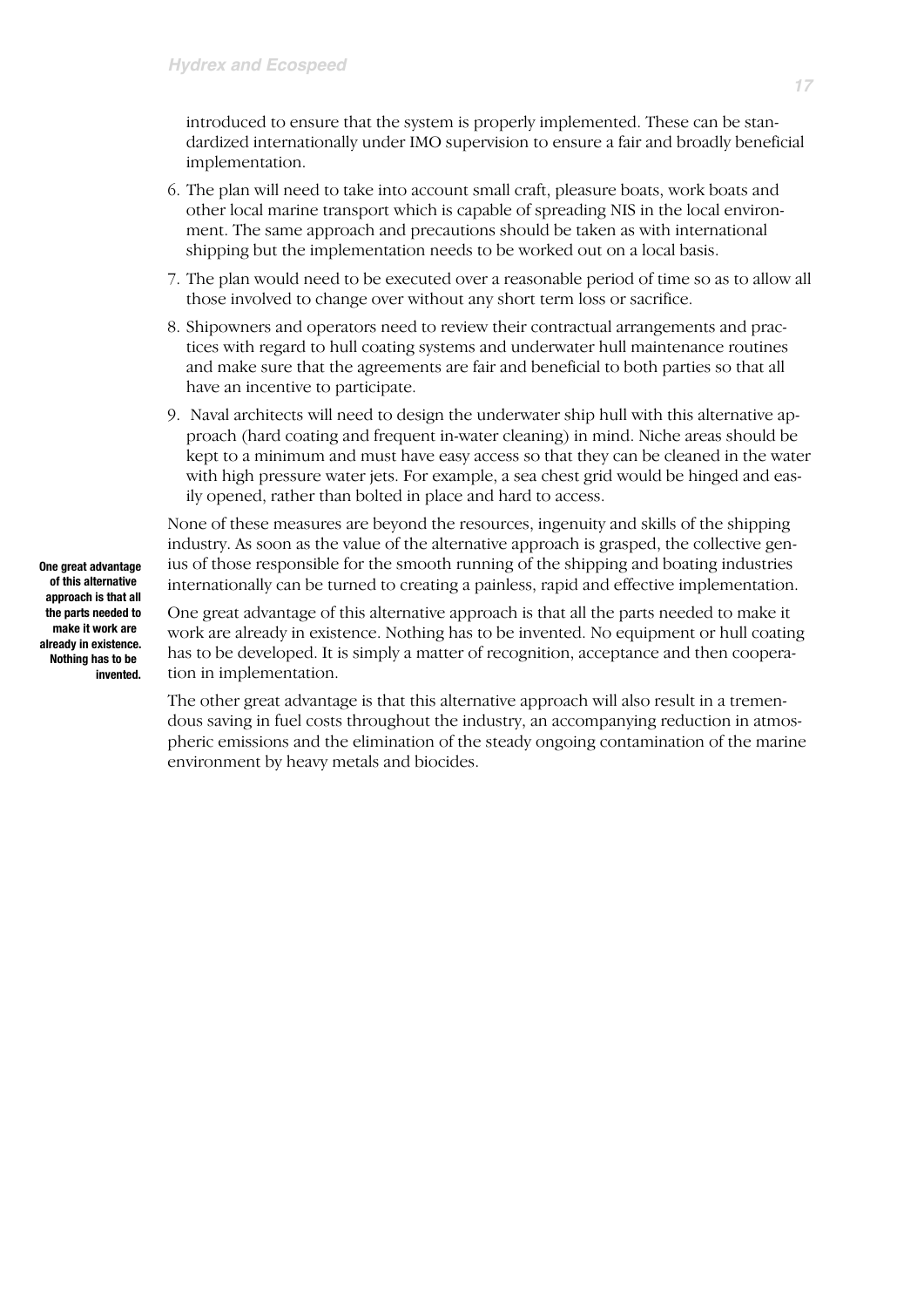# **Hydrex and Ecospeed**

To find out more about Ecospeed and Hydrex, visit the following websites:

> [www.hydrex.be](http://www.hydrex.be) [www.hydrex.us](http://www.hydrex.us) [www.ecospeed.be](http://www.ecospeed.be)

If you would like to be added to the mailing list for electronic or printed copies of future white papers on ship hull performance and related subjects and/or copies of the quarterly journal *Ship Hull Performance* (all free) please go to the following link, register and state your preferences:

[www.ShipHullPerformance.org](http://www.ShipHullPerformance.org)

For comments, input, information about the content of this white paper or any communication relating to it, please send an email to the following email address and we will respond:

[editors@shiphullperformance.org](mailto:editors@shiphullperformance.org)